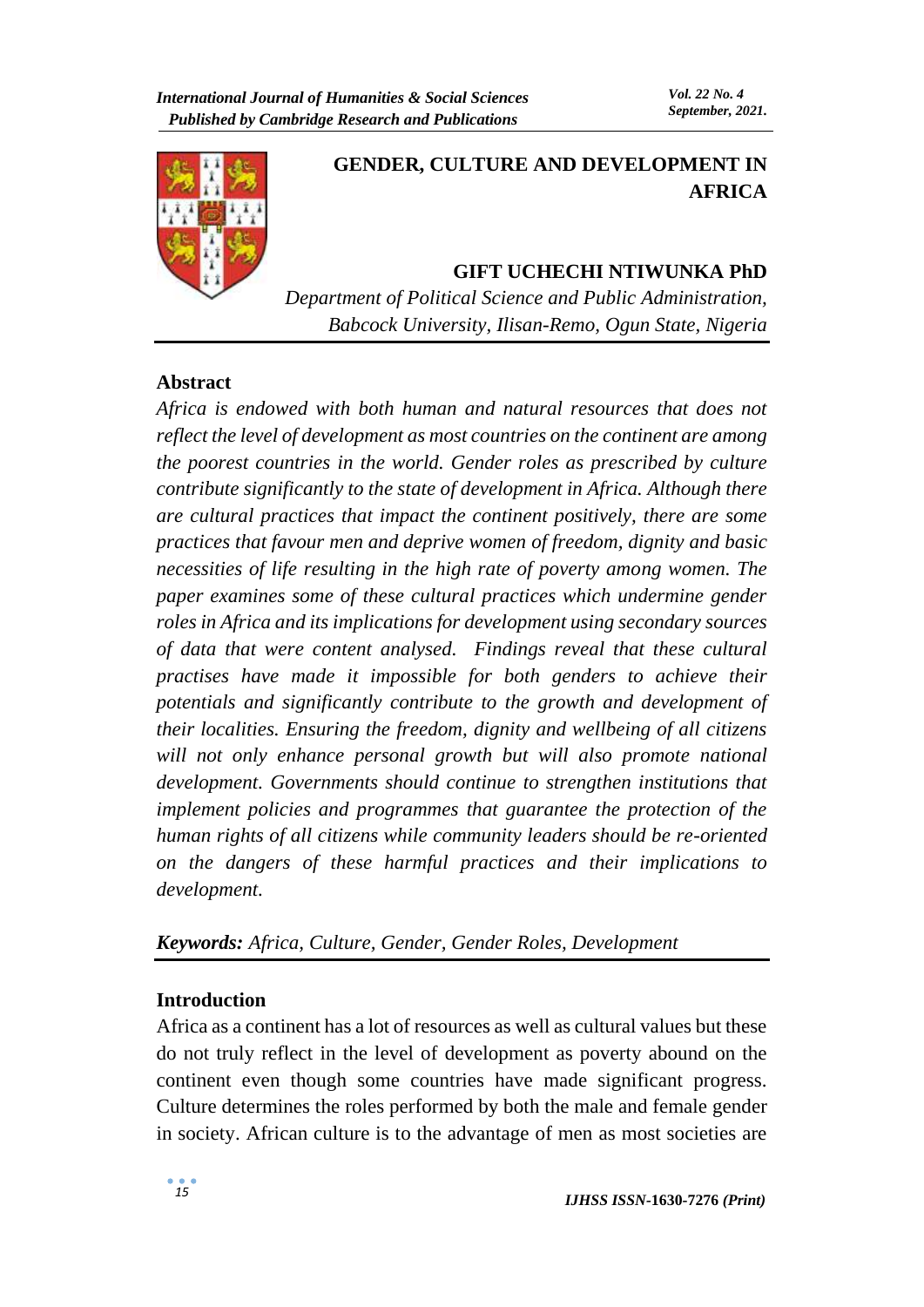patriarchal in nature (Obasala, 2013; Falola, 2018). It is a society where men dominate in almost all spheres of life. Men feature more prominently at home, work, in the community, and in governance signifying their level of superiority over women.

In the home, the woman is expected to do the greater part of household chores. Her primary obligation according to tradition is to take care of her husband and children. Even in modern times where women work outside the home to support their families, and while most of women's labour is concentrated in the informal sectors, they are still expected to perform these traditional roles in addition. Men on the other hand are the "heads of the family" and work mainly in the formal sector where they occupy key positions that attract better pay and benefits. With these positions in society, men dominate in both public and private spheres. This continues to foster gender inequality.

Gender is the socially constructed characteristics of women and men such as norms, roles and relationships of and between groups of women and men. Gender concerns men and women and addresses the inequalities between males and females. It goes beyond biological sex, focusing on social identity, behaviour and preferences. It can vary within cultures, from one culture to another, and changes over time. Deviation from these characteristics may attract stigmatization and discriminatory practices or social exclusion which can adversely affect development (World Health Organization, 2018)

Culture refers to the way of life of a people in terms of their food, dressing, religious beliefs, greeting and the way they interact socially. Culture includes knowledge, beliefs, arts, morals, customs and other capabilities acquired by man as a member of society (Adeleke, Nwamuo and Ayanlowo, 2017). Culture is the totality of traits and characteristics which are peculiar to a people and differentiate them from others. These traits include language, dressing, work, music, arts, religion, dancing as well as norms, taboos and values (Idang, 2015).

The United Nations Educational, Scientific and Cultural Organization defines culture as "that complex whole which includes knowledge, beliefs, arts, morals, laws, customs, and any other capabilities and habits acquired by (a human) as a member of society" (United Nations Educational Scientific and Cultural Organization, 2017). Like gender roles, culture is passed on from one generation to another through the process of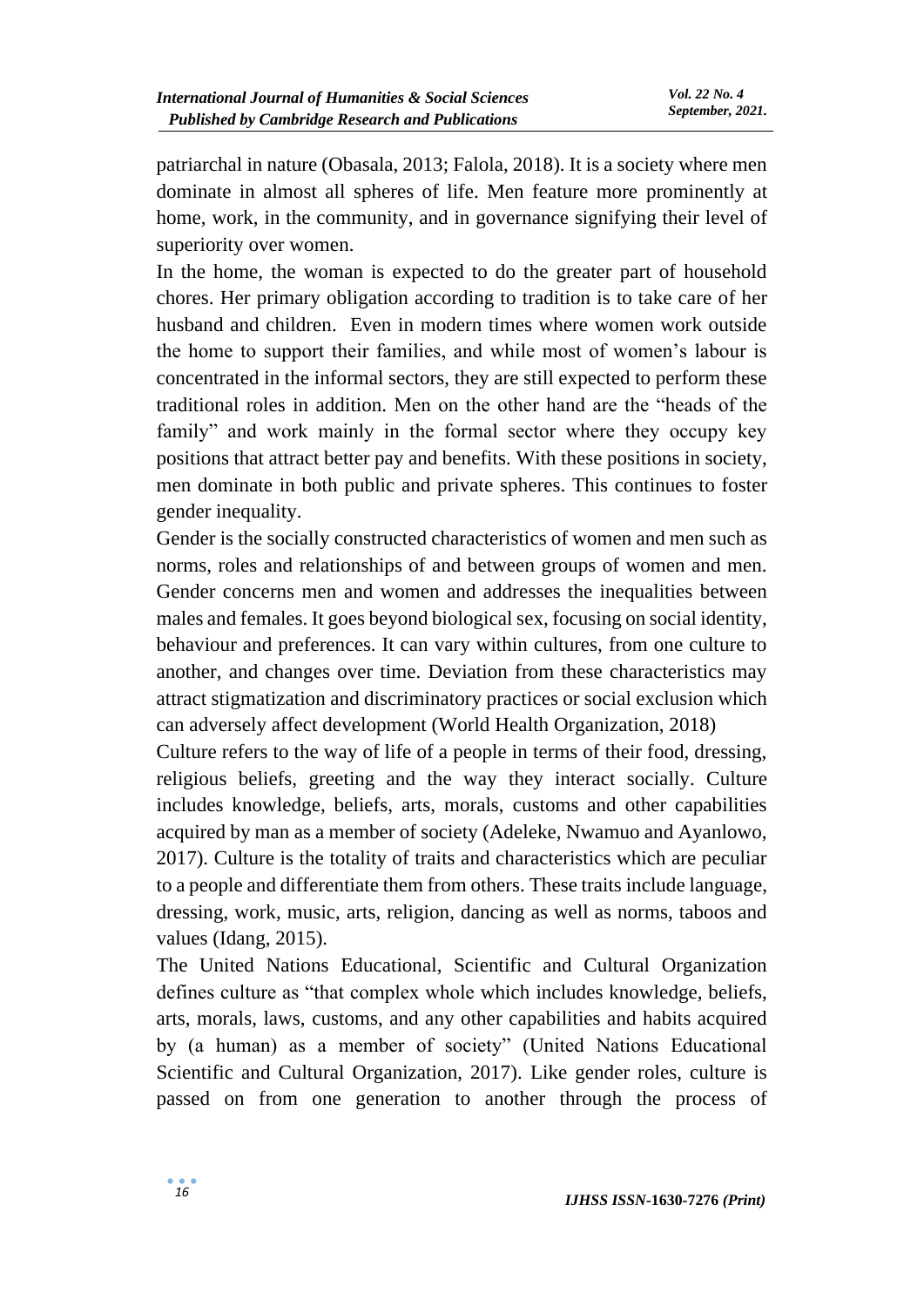socialization. The roles and responsibilities of women and men are concurrently socially constructed and culturally determined.

Development is "is a multidimensional process involving major changes in social structures, population attitudes and national institutions, as well as the acceleration of economic growth, the reduction of inequality, and the eradication of poverty" (Todaro and Smith, 2004: 17). It describes how desirable a society is, the social changes that occur over a long period of time as a result of unavoidable processes, and the deliberate efforts to make things work better (Allan, 2000).. UNESCO on the other hand sees development as a "means to achieve a more satisfactory intellectual, emotional, moral and spiritual existence" (UNESCO, 2017).

Culture has been described as the fourth pillar of sustainable development along with social, environmental and economic pillars as it binds the society together through significant influence in people's rights, health and quality of life (United Cities and Local Governments, 2010; Cvejic, 2015; and Sabatini, 2019), yet there are cultural practices in Africa that undermine the progress of women and make it impossible for them to contribute meaningfully to the development of the continent. The resultant effect of these dangerous practices is the denial of their fundamental human rights and freedoms. .

Although countries including those in Africa have made efforts to protect the fundamental humans rights of both women and men by making provisions for the rights and privileges of every citizen in the constitution and signing and ratifying several human rights instruments such as the Universal Declaration of Human Rights (United Nations 1948), the International Covenant on Civil and Political Rights, the International Covenant on Economic, Social and Cultural Rights, and the Convention on the Elimination of all Forms of Discrimination Against Women (CEDAW) (Scholz and Gomez, 2005: 3). The rate at which prejudicial traditional practices and customs that legislate women's inequality occur (Ssenyonjo, 2007: 41) makes it impossible to achieve the provisions of these instruments. There is also the African Charter on Human and Peoples Rights (1981) which guarantees equal rights between men and women, and the AU's 2003 Maputo Protocol, specifically for women. These practices need to change if Africa must develop as it hinders the success of developmental efforts in many parts of Africa. This paper therefore examines cultural practices that undermine gender roles in Africa and implications for development in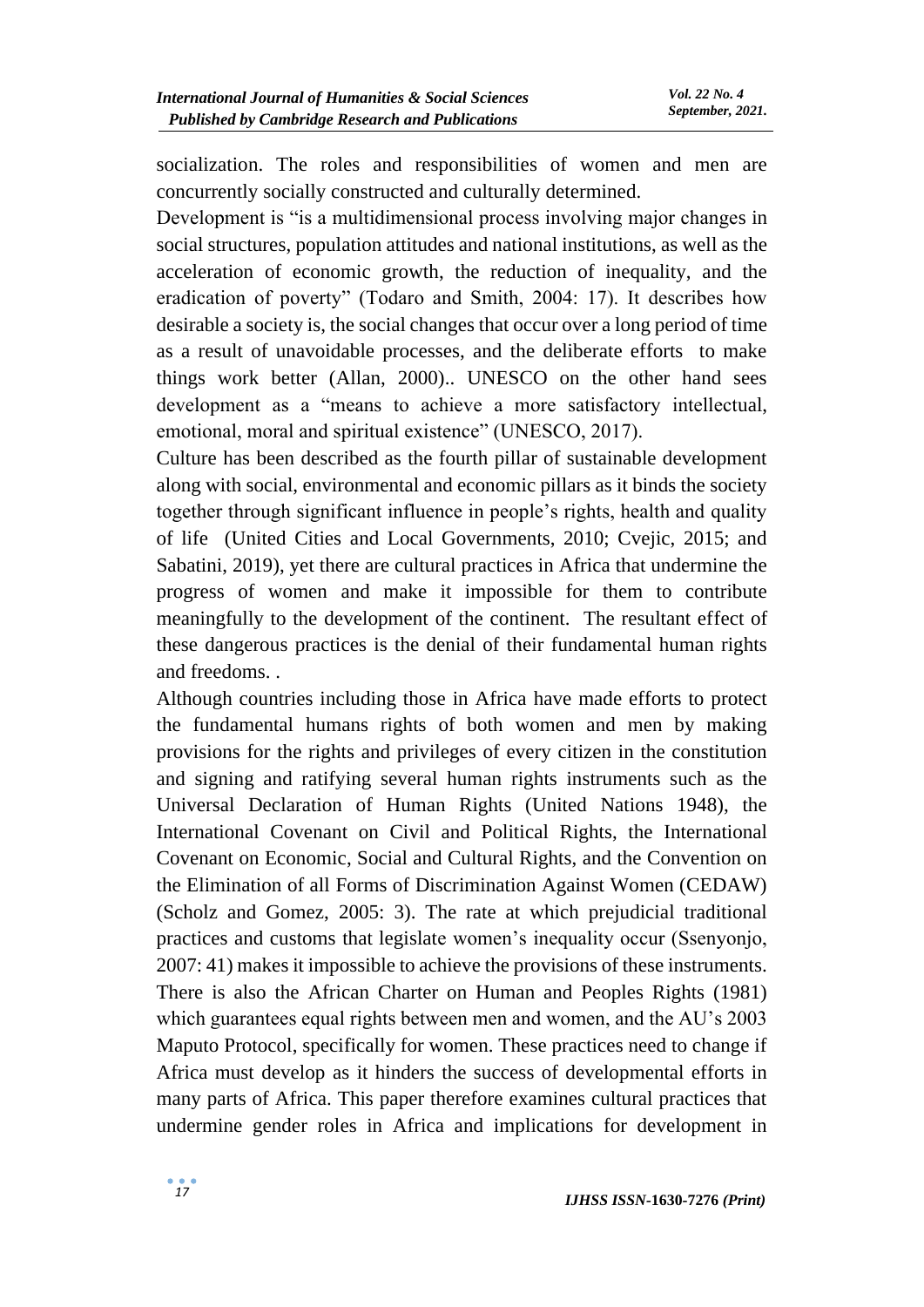Africa. The study adopts the qualitative method of data collection where secondary sources of data were content analysed.

## **African Cultural Practices and Gender**

Across Africa, there exist practices that help shape its cultures. These practices are usually passed from one generation to another and have positively or negatively affected the wellbeing of the people and societies on the continent. Cultural practices which have positively influenced African societies include the extended family system, respect for elders, post-natal care for women and prolonged breastfeeding. On the contrary, there are negative practices that affect most especially women and children. These include female genital mutilation (FGM), son preference, widowhood rites, forced and early marriages, polygany, acceptance of domestic violence towards women, and denial of inheritance right of women (Ssenyonjo, 2007).

Female genital mutilation (FGM) is a cultural practice that affects the female gender in most African countries. This is the ceremonial circumcision of the female child which is usually done between infancy and age 15 (World Health Organization, 2020). The proportion of girls on the continent between the ages of 15 and 19 years that have undergone female genital mutilation is still alarming even though there has been a slight decrease especially in North Africa subregion (Africa Sustainable Development Report, 2017: 75; United Nations Sustainable Development Goals Report 2017:28).

In Sub-Saharan Africa (Africa excluding North African states) the percentage in 2000, 2005, 2010 and 2015 was 40.9, 38.1, 36.5 and 31.8 respectively while in North Africa, it went down from 92.6% in 2000 to 86.2% in 2005, 81.6% in 2010 and 69.6% in 2015 (Africa Sustainable Development Report, 2017). A lot of reasons have been given for FGM. These ranges from it being an initiation rite into womanhood as it signifies the girls' readiness for marriage, to the fact that the removal of the clitoris prevents women from being promiscuous thereby making them submissive to their husbands, that is, FGM is meant to reduce women's sexual drive.

It has been argued that FGM is a form of male dominance which men have perpetuated under the pretence of culture. "The practice was forced by men simply to deny women similar pleasure". The circumcision of the male child does not in any way affect his health and sexual desire (Falola, 2018). Although this practice has medical implications to the reproductive health of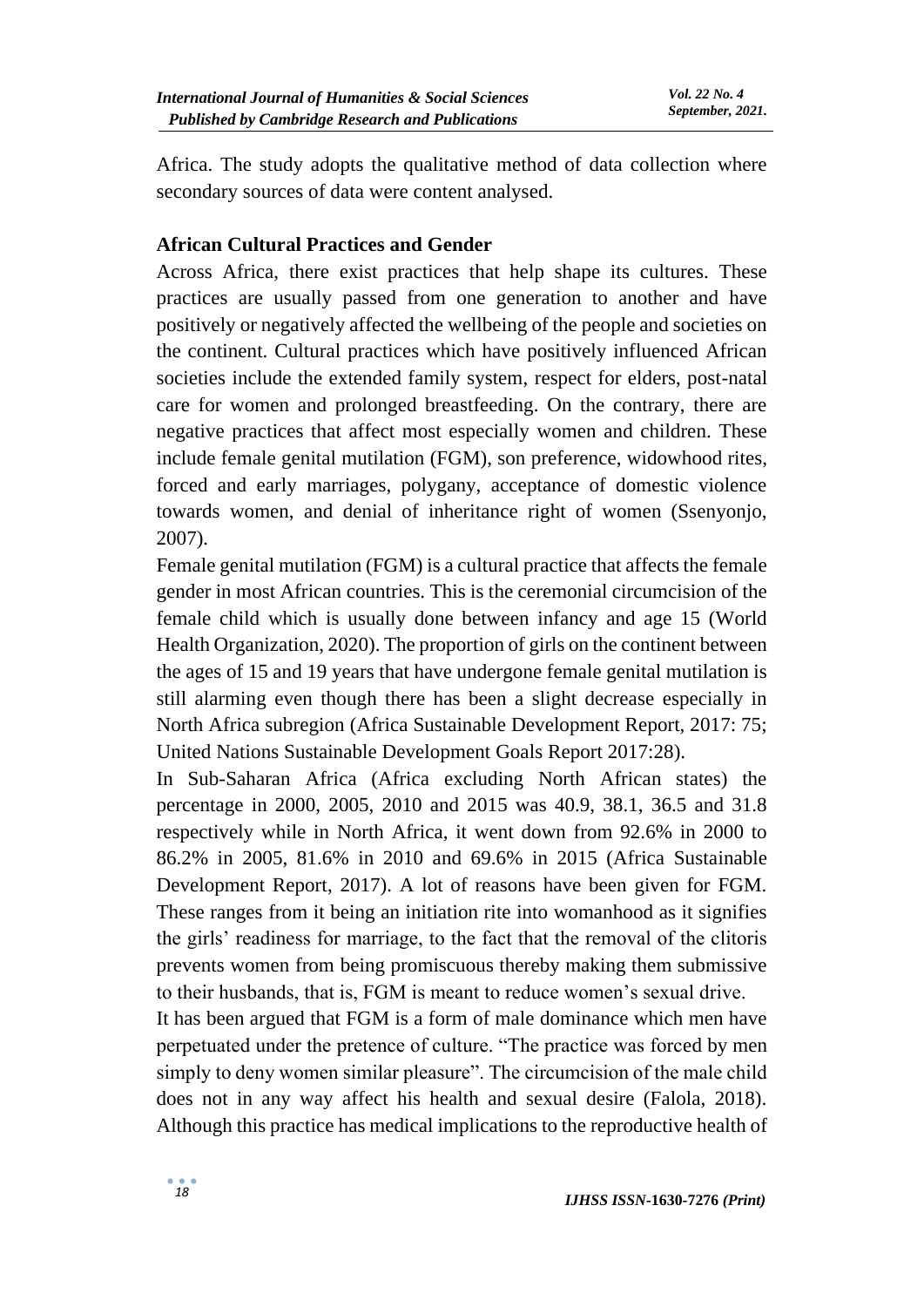the victims and is a form of violence against women and it infringes on their rights (National Bureau of Statistics, 2018), it is estimated that at least two million women and girls in Africa undergo the operation each year (approximately 6,000 per day or one in every 15 seconds) (Adeleke, Nwamuo and Ayanlowo, 2017).

In many countries in Africa, especially those where patriarchy prevails, preference for the male child is strong due to the fact that the male child is culturally expected to carry on and preserve the family lineage (Agbor, 2016). For this reason, the birth of a male child brings great joy to his parents and the community, unlike the birth of a female child that will eventually get married and take her husband's family name. Usually in most of these societies, women earn respect from their husbands/families only when they have male children (Shah, 2005). The female child is thus disadvantaged from birth. She is likely to receive less attention from her parents who may not be willing to invest in her development especially where the resources are limited. This practice violates the rights of the girl child as she may be denied access to education, good health and economic opportunity. The girl child may be relegated to household chores while the boy child is sent off to school to acquire and equip himself with the necessary skills to chase his dreams of becoming revered in whatever career path he had chosen. A girl may also be withdrawn from school due to scarce resources so that her brother completes his education as he is required to ensure the continuity of the family name and inherit his father's property (Agbor, 2016; Nwokocha, 2007). The neglect and discrimination against girls has led to early marriages to men whom most times are chosen by their parents. The inability to bear a son may also lead to a man marrying more than one wife(Isiugu-Abanihe, 2003; Agbor, 2016). Even though several measures put in place by governments to ensure that the girl child is educated have yielded positive results as some parents have come to realise the importance of educating both the boy and the girl child, there are still those who still oppose these initiatives.

Child marriage is another aspect of African custom and tradition which grossly affects the female gender. The girl child is given away in marriage before the age of 18 years. This is oftentimes driven by poverty. Girls are considered a financial economic burden since they will eventually marry and leave their families. One of the reasons given for marrying out girls at a tender age is that through early marriage, parents guarantee their daughters'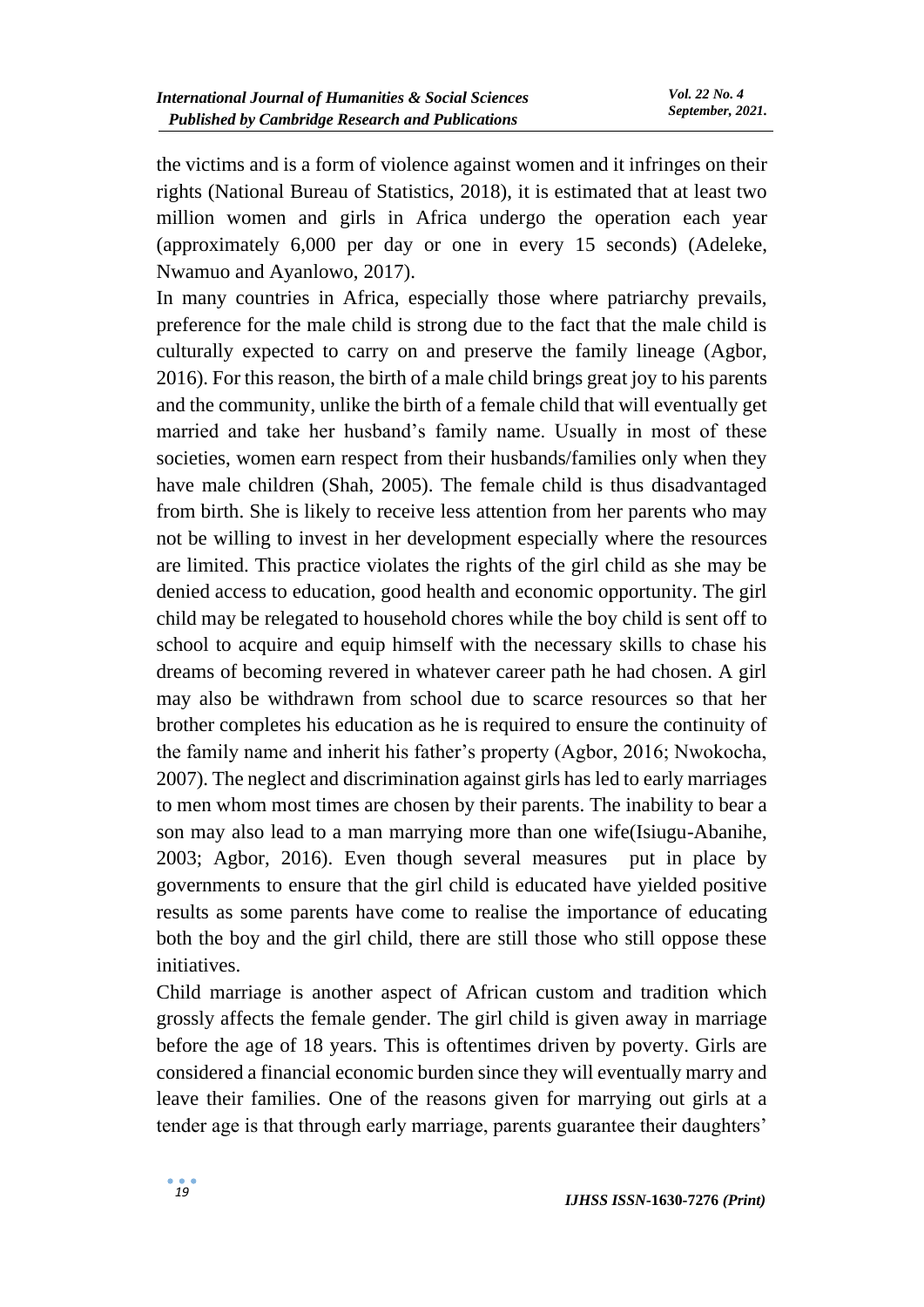virginity and chastity (but men can have sexual relationships before marriage). This is believed to guard against premarital sex, unwanted pregnancies and sexually transmitted diseases (STDs) and promotes 'new alliance between tribes, clans and villages; reinforce social ties and stabilize vital social status'(Nour, 2006). Other facts that put the child at risk of marriage are the 'social norms, customary or religious laws that condone the practice, an inadequate legislative framework and the state of the country's civil registration system' (UNICEF, 2018).

Sub-Saharan Africa has the highest number of child marriage as about 4 in 10 young women marry before the age 18 (UNICEF, 2018). It is estimated that more than three million girls in Sub-Saharan Africa get married before they turn 18 every year (Wodon et al, 2018). Although countries like Djibouti, Rwanda and Swaziland have achieved success in delaying the age of marriage among women, others like the Central Africa Republic, Guinea, Niger and South Sudan are countries with the highest prevalence of child marriage with over 50 per cent of women between 20 and 24 years of age married by 18 years. Niger has the highest prevalence of child marriage in the region and in the World with more than 75 per cent of women between the ages of 20 and 24 married before reaching 18 years (African Sustainable Development Report, 2017: 72). In Niger, 3 out of 4 girls are married before they are 18 (The Economist, 2018). This is further escalated by the country's minimum legal age of marriage for girls of 15 years. Notwithstanding this minimum legal age, some brides are nine years old (The Economist, 2018). The practice of child marriage is unhealthy. It is an abuse of fundamental

human rights. Such marriage deters the growth and development of the victims. The girls are denied the right to education, freedom of expression and the opportunity to attain their desired potentials.often . Once the girls are shipped off to their husbands' houses at a very young age, there is the likelihood that due to child bearing and other family responsibilities, chances of returning to school may not be feasible. Such girls and women become susceptible to physical and sexual abuse since the age gap between them and their husbands are usually very wide. They live at the mercy of the men.

Child marriage has health implications. Even though the level of fertility is higher, the risk of maternal mortality is very high when compared to those who marry at a later age. There is an increased risk of contracting sexually transmitted diseases and cervical cancer (due to HPV infection) from some husbands who have multiple sexual partners. Such girls are also 'at risk of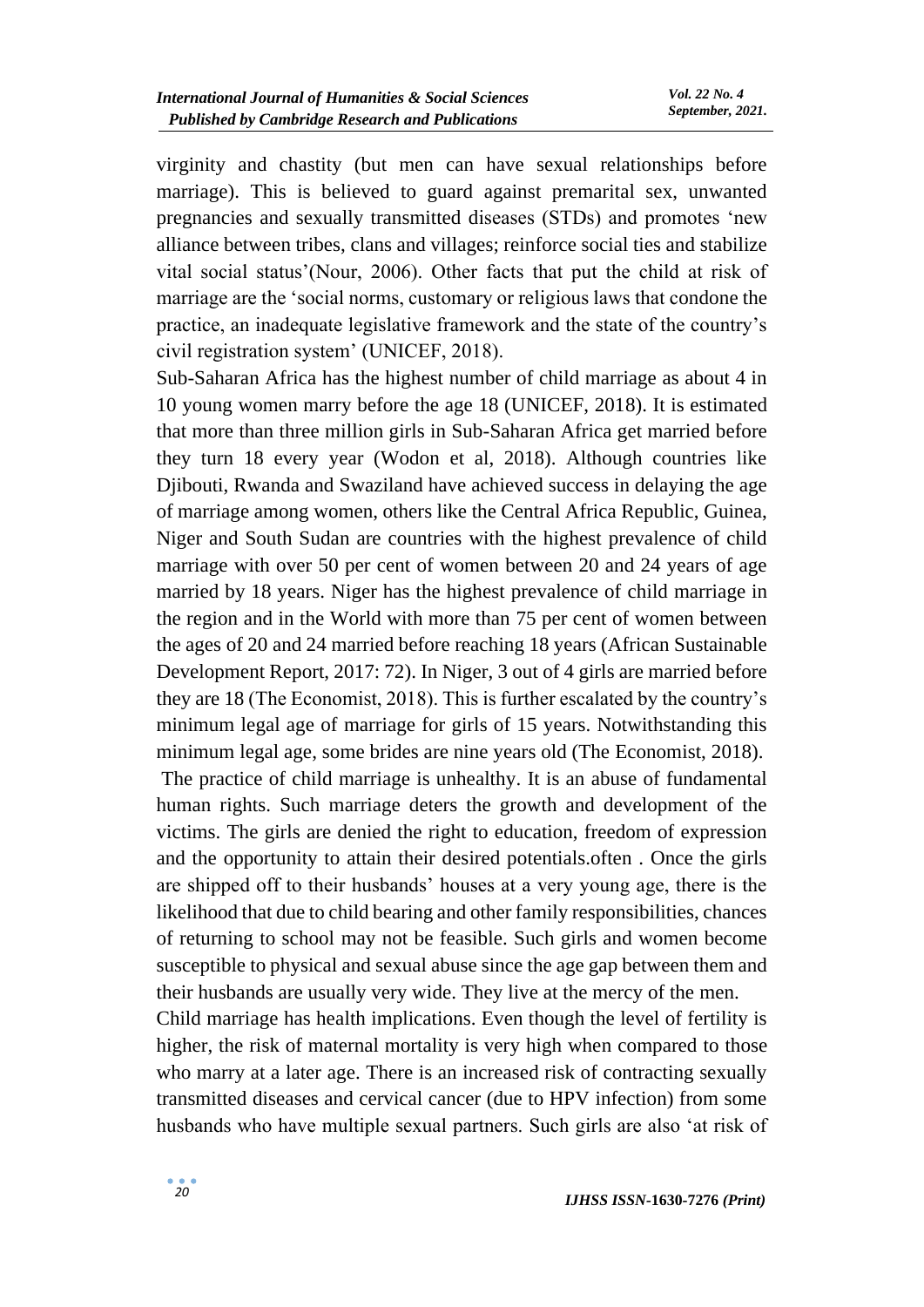malaria and obstetric fistulas'. Infants born to such marriages have higher risk for illness and death and higher risk of being preterm and having low birth weight (Nour, 2006). This poses developmental challenges to both the immediate and future generation.

According to the World Bank, "Africa loses billions of dollars due to child marriages" (World Bank, 2018). This is in lost earnings and human capital. Child marriage can result in high population growth due to high fertility rates (Agbor, 2016). This affects the standard of living as well as the development of the countries. Despite efforts made by African governments to reduce this harmful practice through the enactment and implementation of laws that prescribe the minimum age of marriage at 18 years and above and promotes education for the girl child, child marriage is still on the high side as Africa accounts for 17 of the 20 countries with the highest level of child marriage Worldwide (Odhiambo, 2017).. This implies that African leaders need to intensify efforts in curbing this dehumanising act. Parents, community and religious leaders have roles to play in ending child marriage.

Polygyny, which is the marriage of a man to more than one wife, is a hindrance to gender equality and development in Africa. This is mainly concentrated in male dominated societies and Islamic communities as stipulated by traditional and religious customs (Sanderson, 2001). In various societies in Africa, the islamic law supports a man's marriage to four wives as long as he caters for his wives and children financially and otherwise. Some societies support both monogamy and polygamy. For instance in Nigeria, the civil law prohibits polygamy while both customary law and sharia law recognize polygamous marriages.

This traditional practice has been in existence for centuries even before the advent of Christianity and colonialism in Africa. Justifications given for polygamy were that it provided farm labour; ensured that a man has children even if some dies or one wife is infertile as a marriage without procreation in Africa was incomplete; was a solution to menopause since some women may not be sexually active at this stage; solved the problem of women snatching the husbands of other women because of the imbalance in the ratio of women to men; ensured that men remain sexually active during advanced stage of pregnancy and nursing of the child as some cultures prohibits sexual activities during pregnancy; remedy against social exclusion as women being single was associated with evil; and helps to take care of a widow and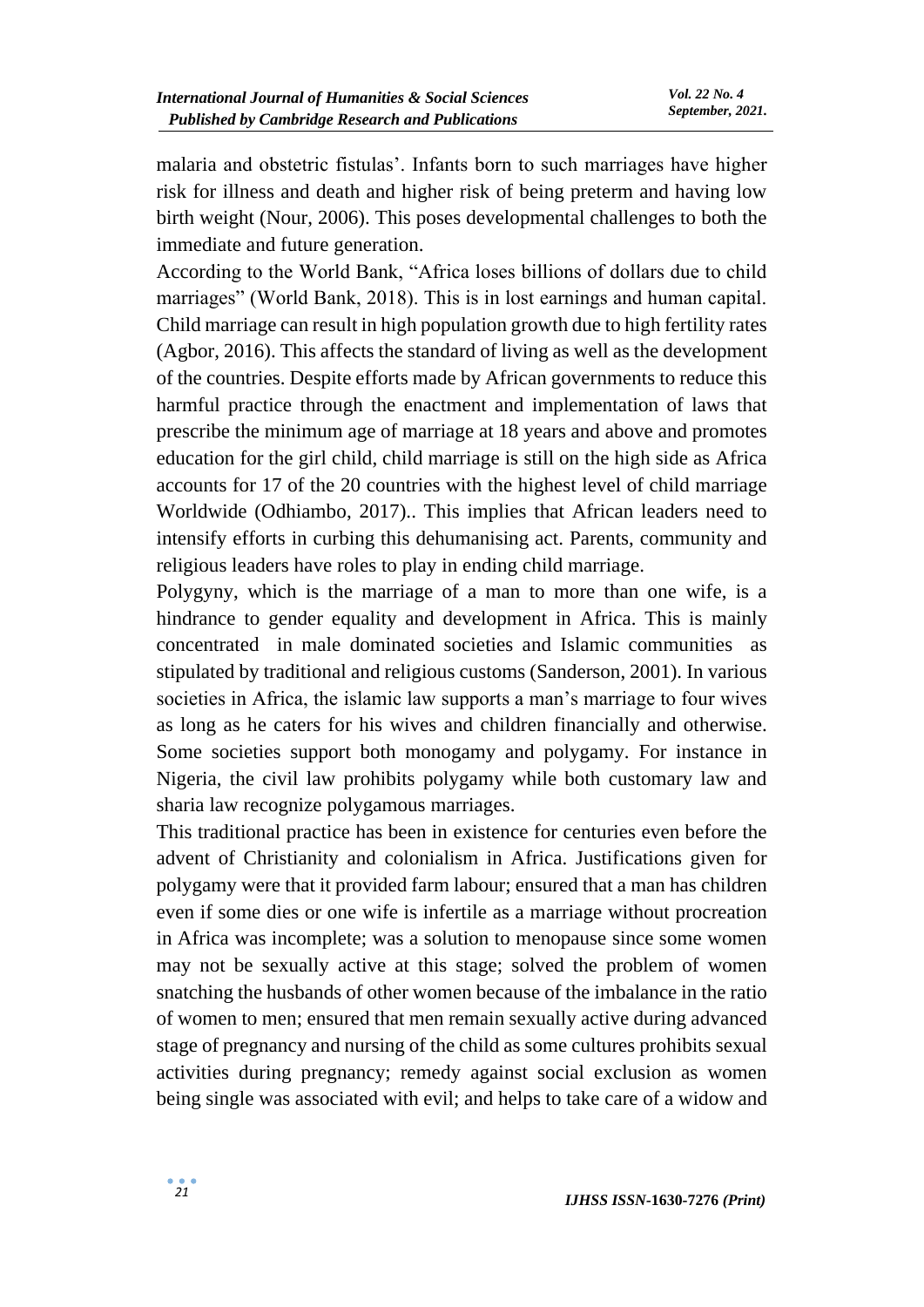her children by the younger brother of the deceased (levirate marriage) (Lawrence-Hart, 2019).

Polygamy was usually practiced by wealthy men (affluent polygamy) who had enough land and resources to take care of their large families. There is also the interventive type of polygamy that occurs when the wife is unable to bear a child. The wife may decide to marry a wife for the husband who will bear children for the family. The first wife will take such children as her own. This gives the first wife a sense of purpose and fulfilment. In a situation where the man decides to marry a second wife he consults with his first wife before marrying another wife. This is often the case where the first wife was infertile (Nwoye, 2007). When on the other hand the husband is impotent or has a low spam count, culture provides that with his approval, a relative or a close friend impregnates his wife in order to bear children for the family (Achebe, 1958 in Nwoye, 2007).

Today, the practice of polygamy has decreased due to colonial impact and religious values (protestant and catholic mission) (Frenske, 2011), it is not limited to the rich. Poor men who cannot take care of themselves marry multiple wives. A man can marry another wife without the knowledge and consent of his first wife. He rents an apartment for his new family and sometimes may move in with his new bride and abandon the first wife and her children. The first wife may not find out until the death of her husband, when the second wife appears with her children to give the man the last respect and to claim their inheritance. There is what is referred to as "informal polygamy" which is not as a result of childlessness or sonlessness but due to the dilemmas of the modern western economy (Nwoye, 2007). Today, there are families that do not live together due to economic reasons. The husband may get a better paid job that requires him to relocate to another location. He may decide to start another family there.

The practice of polygamy is a violation of women's fundamental rights as it inherently subordinates women, promotes gender inequality and encourage cultural practice that deny women the right to make decisions concerning their bodies and reproductive health.. A study of twenty countries in Africa shows that junior wives in polygynous marriages are more likely to be HIV positive than the wives in a monogamous union and that the prevalence of HIV is lower in populations with more polygyny (Renier and Tfaily, 2012). Polygamy affects the mental health of women. It can lead to increased rates of somatization, anxiety, depression, hostility, low self-esteem and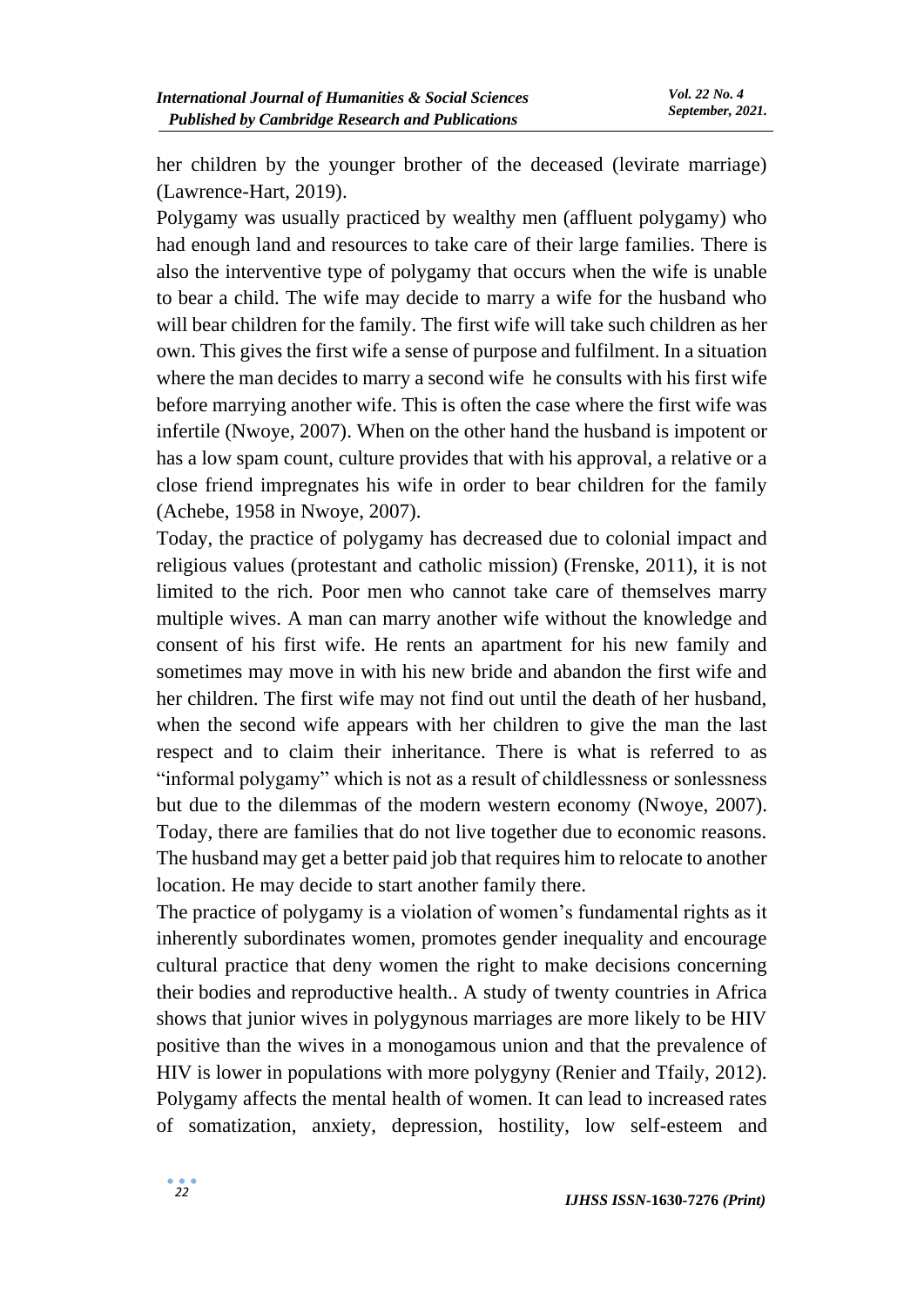psychiatric disorder (Shepard, 2012).The level of reproduction in such unions is very high. This has contributed to the explosive population growth especially in most countries in Sub-Saharan Africa. Mortality rate is also high as a lot of women are exposed to early and prolonged risks of pregnancy (Yasuku Hayase and Kao-lee Liaw, 1997). Neglected women and children are impoverished and become easy prey for exploitation. Hence polygamy is one of the major contributors to poverty in Africa.

Not minding the dangers associated with polygamy, there are countries where polygamy has been legalised. A good example is Kenya in East Africa where polygamy was legalized in 2014 by President Uhuru Kenyatta. The law permits men to marry as many wives as possible without the approval of their spouses (BBC News Africa, 2014; Muhumed, 2014).

Other countries where polygamy is also legalized include Chad, Niger, Sudan, and Zambia. Polygamy is supported by notable political leaders on the continent. President Mwai Kibaki of Kenya has two wives, while Jacob Zuma of South Africa has married six times but currently has four wives (Magwaza, 2018).

In countries with civil codes that prohibit polygamy, the law is rarely enforced.

Another aspect where culture has discredited women is in the area of inheritance. Women in most traditional societies in Sub-Saharan Africa are not allowed to inherit land or any other property due to customary laws that favour patriarchy. At the death of a man, his property is inherited by his adult sons. Where they are minors or only females, his family takes back possession of the property. When this happens, the woman and her children are either sent packing or denied access to some or all of the property. Where the woman insists on the ownership of any of the property, she may be asked to tender a receipt to any property belonging to her.

In the Eastern part of Nigeria, women and daughters are not entitled to any inheritance. A woman does not own land. Having a male child is the only source of having access to her husband's property. In some cases women are regarded as the property of their husbands to be inherited by one of their husbands' younger brothers at their demise.

The case of *Mojekwu v. Mojekwu,*(1997) 7 NWLR (pt. 512) 283, highlights a classic example of gender discrimination where the respondent was barred from inheriting her father's landed property under the *oliekpe* custom of the Nnewi people of Anambra state, reason being that she was a female. In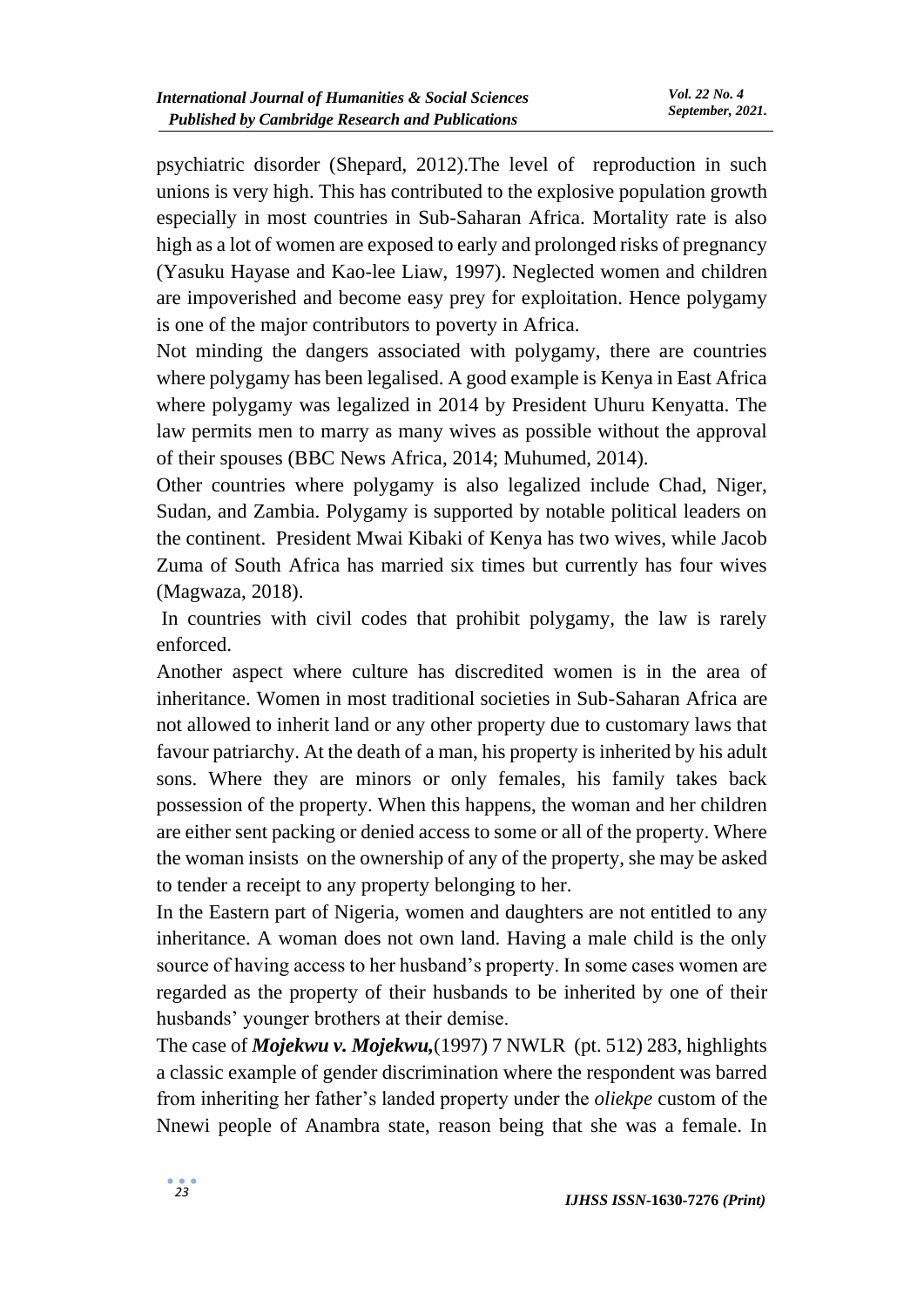Northern Nigeria where Islam is the predominate religion, the Sharia laws states that women can own property and also inherit a small portion of their husband's property?

In Ghana, the Akans in the Ashanti, Central and Western regions and the Lobi, Tempolese and Baga in Northern Ghana practice variant forms of matrilineal customary law where children inherit from their mother's family. The property of the man is inherited by the sons of his sisters who he considers as his blood kin instead of his children (Kutsoati and Morck, 2012:6). Among the Ga tribe (Greater Accra region); Ewe tribe (Volta region) and Dagomba and Nanumba tribes (Upper East region), children belong to their father's family (patrilineal inheritance) (Kutsoati and Morck, 8). This implies that the children can inherit their father's estate. Under both matrilineal and patrilineal laws, property acquired during the period belongs to the husband (Scholz and Gomez, 2005, 16). Even though the Intestate Succession Law (PNDC Law III, 1985) in Ghana mandates 'a widow and her children to be the primary beneficiaries of the deceased husband/father; the law has not been fully implemented (Kutsoati and Morck, 12).

The Optional Protocol, a special section in the African Charter on Human and Peoples Rights stipulates that "all women must have the same rights as men to housing, and that all women (no matter what kind of marriage they have) must be allowed to inherit from their husbands"(COHRE, 4). The inability of widows to inherit their husbands' property limits their access to economic and social support. Quite a number of widows and children are left destitute due to their husbands' death. Disinheritance adversely undermines women's economic security and independence as well as their access to adequate food and housing. The denial of land rights to women also contributes to the feminization of poverty and stunted economic development in countries where harmful inheritance practices are common'(Richardson, 2004:1).

Unfortunately, the legal provision that makes it possible for a man to write a will bequeathing his property to his immediate family members has been ignored by men in Africa. Only a few take advantage of this privilege. The culture of silence where women are expected to silently endure whatever problem they encounter in the family also contributes to the suffering of women in Sub-Saharan Africa (Ntiwunka and Iyanda, 2017: 241, 246).

. Those who are aware that their rights are being infringed upon cannot afford the services of a lawyer and thus continue to suffer in silence. Only a few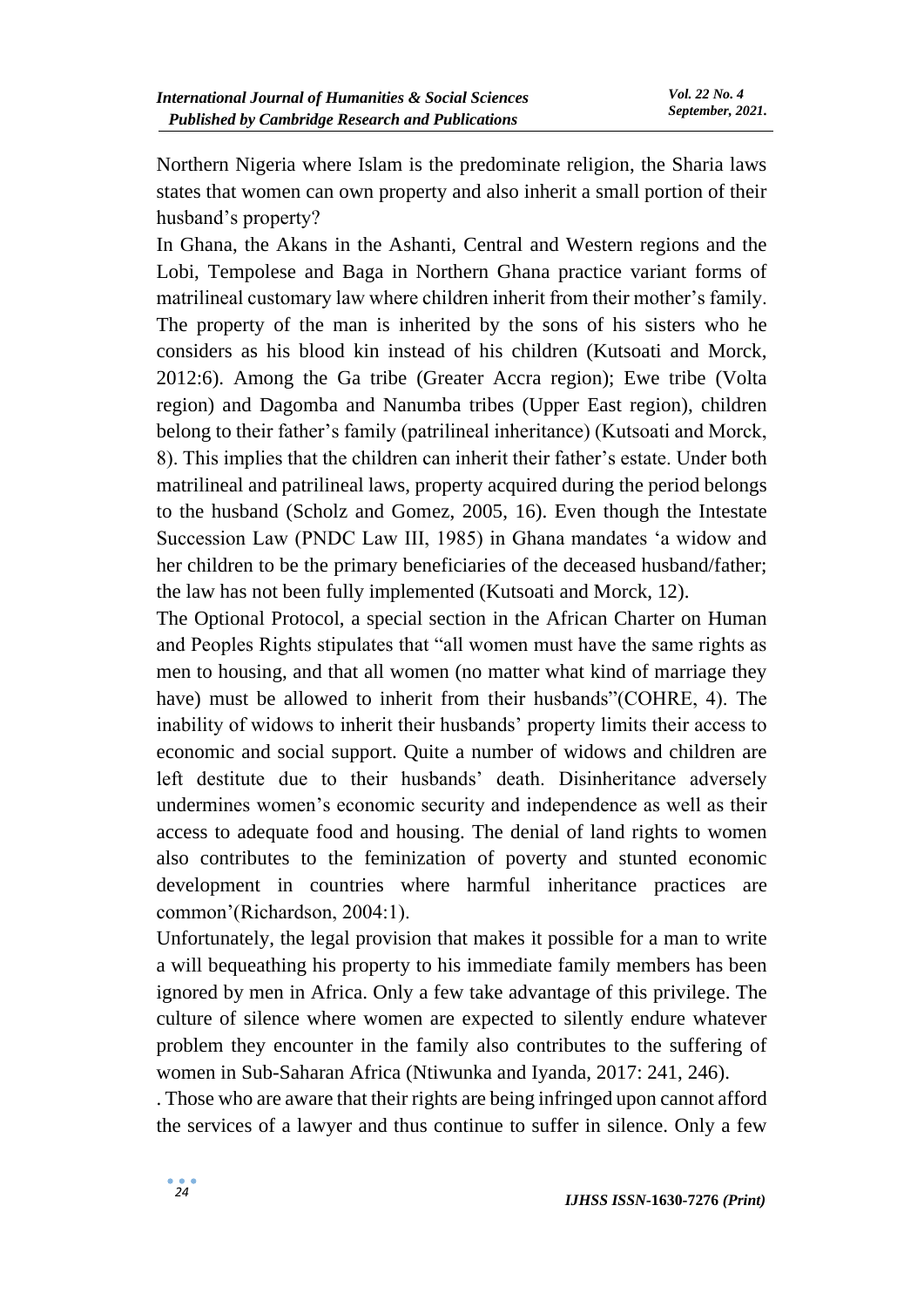countries in the region have successfully passed laws that guarantee women's rights to inheritance. These include Cote d'Ivoire and Ethiopia.

### **Implications for Development in Africa**

.

Africa is blessed with both human and natural resources but this does not reflect in the level of development of most countries on the continent as the poorest countries of the world are located in Africa. This to a large extent has been influenced by culture/tradition and religion which has made it difficult for both genders to achieve their potentials and significantly contribute to the development in their communities. Of the total population of the poor, women are the highest. Their access to the resources and opportunities for development are limited. This affects their social, educational, political and economic life.

Educating women is simply investing in a country's human resources. If a country is unable to develop its human resources, it cannot build anything else, whether it is a modern political system, a sense of national unity, or a prosperous economy. Modern nations are built with capital, natural resources, foreign aid, international trade and most importantly man power, this means the development of people and organization of human activity (Harbison and Myers, 1964) cannot be overemphasized in relation to the growth and development of a state.

UNESCO Institute for Statistics (UIS) (2018) reports that gender disparities in education plays a huge role in increasing the poverty levels in a country, having compared low income countries and high income countries it was deciphered that in low-income countries females are more likely to be out of school than males, while the opposite can be observed in high-income countries (UNESCO Institute for Statistics, 2018). This is especially true for youth of upper secondary school age, where female out-of-school rates are higher in low-income and lower-middle-income countries, while male outof-school rates are higher in upper-middle-income and high-income countries. Child marriage is a major contributing factor that prevents a young girl from benefiting from her right to good education.

Educating women and young girls on the principles of human rights encourages the awareness of individual autonomy, equality, and choice in the practice of religious and cultural norms(Merry, 2006) and helps them make informed decisions that will positively aid the realization of protecting their fundamental right. Education is a powerful tool that has proven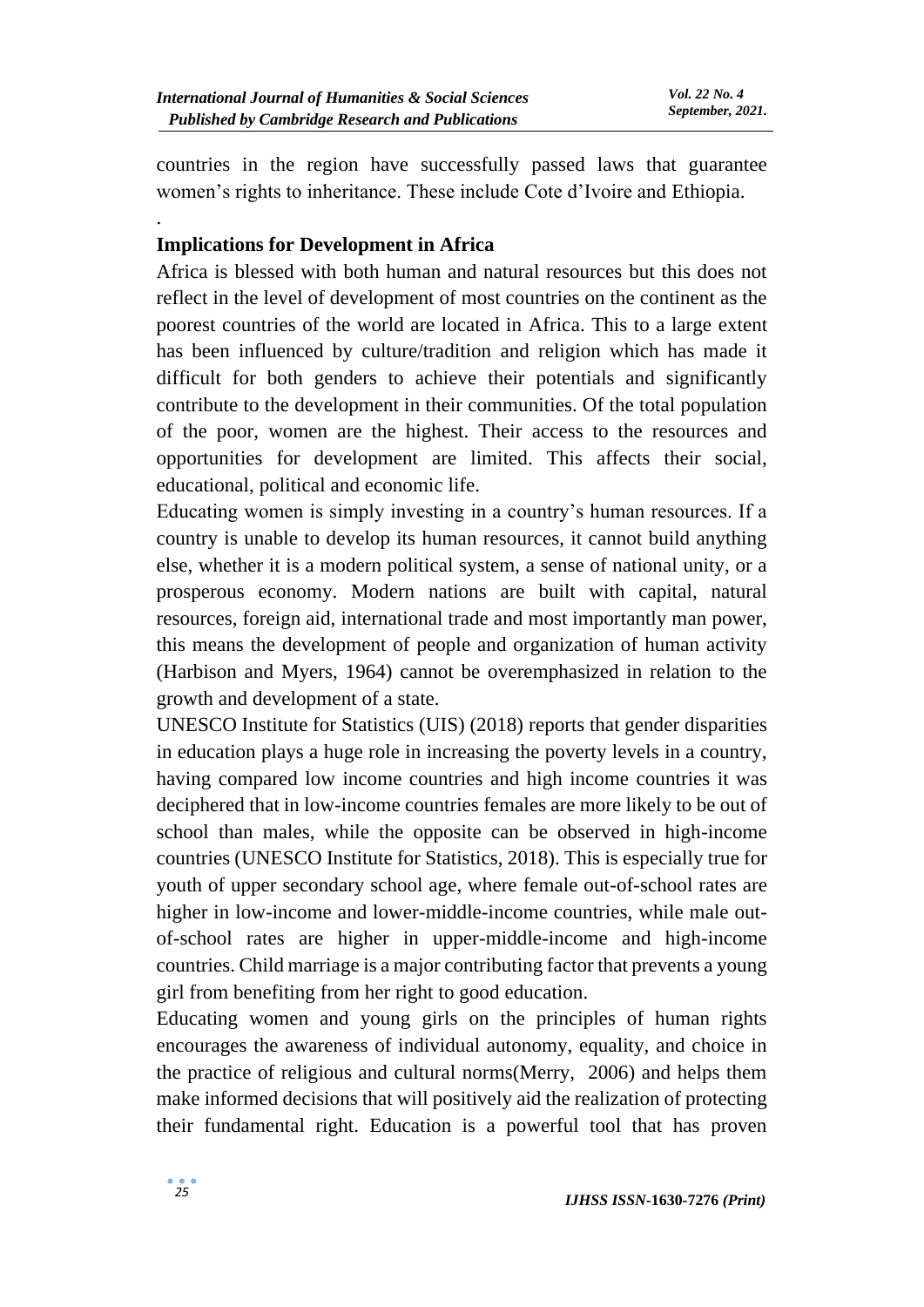effective in curbing inequalities between men and women as educated women have higher opportunity rates and participate in the social and economic development processes in the society [\(Doroba,](https://www.globalpartnership.org/users/hchalwe) 2018) .

Although Sub-Saharan African women have the highest rate of employment in the world, the region remains one of the "most gender-unequal regions" as majority of the women are in the informal sectors (especially agriculture) and vulnerable employment where they are either unpaid or poorly remunerated. Negative perceptions, attitudes and cultural constraints continue to deny women access to decent jobs. Historic gender roles do not only restrict women's access to education and health care, it also encourages job segregation and sexual abuse (Wachina, 2018). Since women earn less due to the kinds of jobs that they do, it is difficult for them to contribute meaningfully to the growth of their families and their communities.

In Sub-Saharan Africa, notwithstanding the legal provisions which restrict women's economic advancement, several reforms aimed at promoting gender equality, "a critical component of economic growth," have been made. From the assessment by *Women, Business and the Law 2019: A Decade of Reform*, where a total of 187 countries were investigated for a period of ten years based on eight indicators to "measure how laws affect women throughout their working life", six of the top reforming economies are in Sub-Saharan Africa of: Democratic Republic of Congo, Guinea, Malawi, Mauritius, Sao Tome and Principe and Zambia (World Bank Group, 2019: 1 -4). The region moved from an average of 64.04 points in 2007 to 63.63 points in 2018. Democratic Republic of Congo made a remarkable move from 42.50 points to 70points close to the global average of 74.71points in 2017. Its reforms enabled "married women to register businesses, open bank accounts, sign contracts, get jobs, and choose where to live in the same way as men.

Restrictions on women working in specific industries including mining manufacturing and construction were also removed". Mauritius took the lead amongst the countries in the region from 75 points to 99.88 points. The country introduced "civil remedies for sexual harassment at work, prohibiting the dismissal of pregnant workers, introducing paid paternity leave, prohibiting discrimination in access to credit based on gender, equal remuneration for work of equal value and increased the length of paid maternity from 12 – 14 weeks". One of the lowest countries was Sudan with 29.38 points (World Bank Group, 8 - 11). Suffice to say that it is not the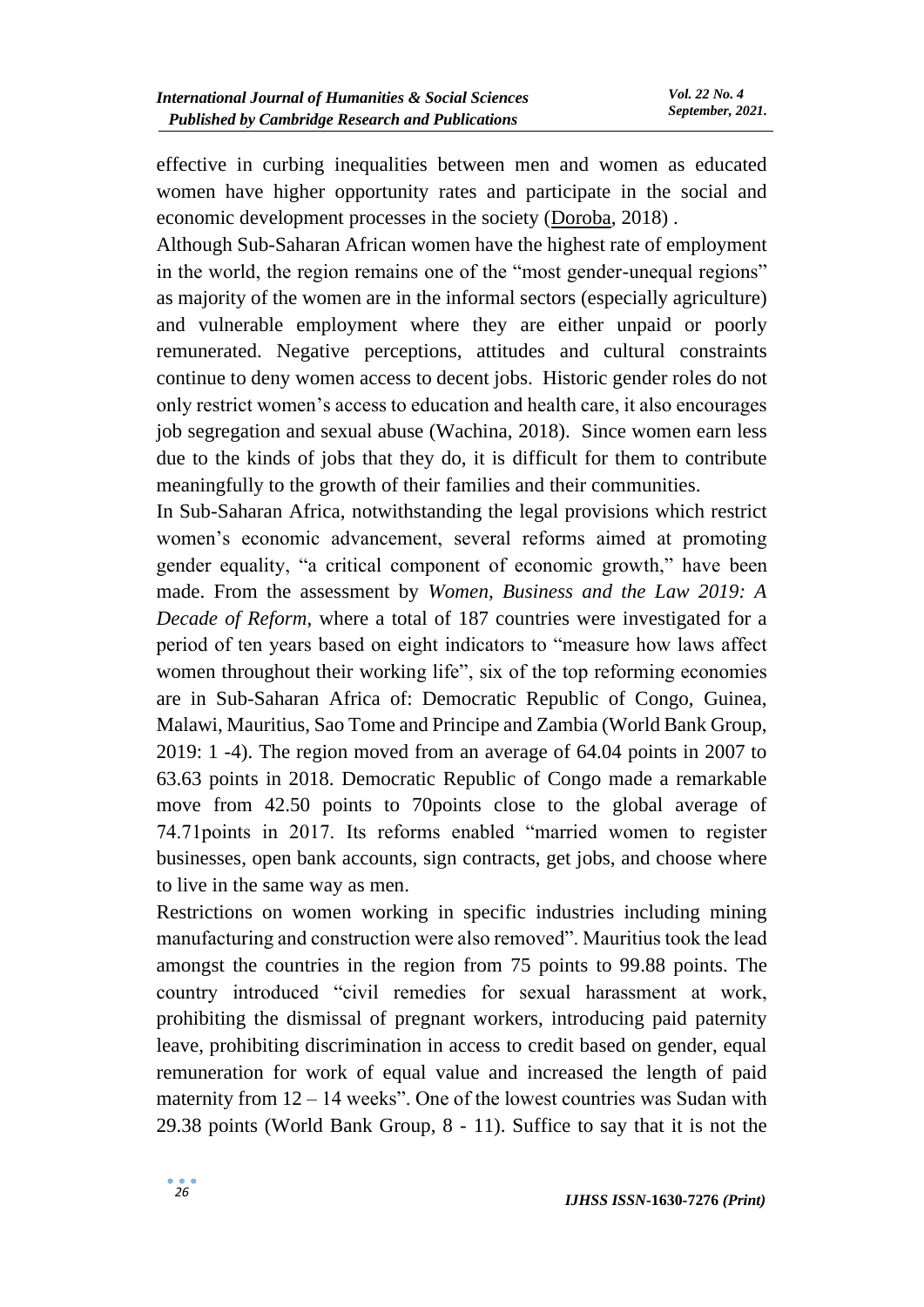number of reforms that matter but their implementation. For African economies to advance, women economic empowerment is vital as this will boost productivity and effects towards gender equality.

The absence of good health is a major challenge to development, and this is why governments have made various efforts aimed at improving the health conditions of their people. This has led to the decline in maternal mortality which "dropped from 846 deaths per 100,000 live births to 546 deaths per 100,000 live births in 2015 in Africa (excluding North Africa)", even though it is still very high in countries like Sierra Leone with 1,360 deaths per 100,000 live births, Central African Republic, Chad and Nigeria (United Nations, 2017:49 - 51).

Despite the legal instruments which promote gender equality in all spheres of life including politics, the progress for women in the area of political participation remains deficient as a result of certain dominant factors that weigh against women's participation in politics. These factors include religion and culture, lack of finance, and lack of proper orientation/ political education.Women in developing countries are constantly faced with the limitations of being excluded from participating in political and social activities. They are prevented from influencing the decision making process and social norms. Enduring all the odds and obstacles, few women have forged ahead and broken down barriers, and have taken up high ranking positions.

Mabel Dove Danquah was the first woman to win an election seat in Africa (Legislative Assembly, Ghana 1951}; Ellen Johnson Sirleaf, Liberia's first democratically elected female president between 2006-2018; Aja Fatoumata Jallow Tambajang appointed in 2017 as Gambia's Vice President; Joice Mujuru who was also a Vice President of Zimbabwe between 2004-2014; Joyce Hilda Banda was the President of Malawi from 2012 to 2014; Ameenah Gurib-Fakim, President of Mauritius 2015 to 2018; and Sahie-Work Zewde, whom since 2018 serves as the current President of Ethiopia. Women have become presidents in acting capacity while many have gotten ministerial and parliamentary appointments.

According to the [Inter-Parliamentary Union](http://archive.ipu.org/wmn-e/classif.htm) on the situation of women's representation in parliaments conducted in 193 countries, as of 1<sup>st</sup> January, 2019 Rwanda ranked  $1<sup>st</sup>$  globally with 61.3% women's participation rate where women were recorded to have occupied 49 out of 80 seats in the Lower/single house and recorded 38.5% with women occupying 10 out of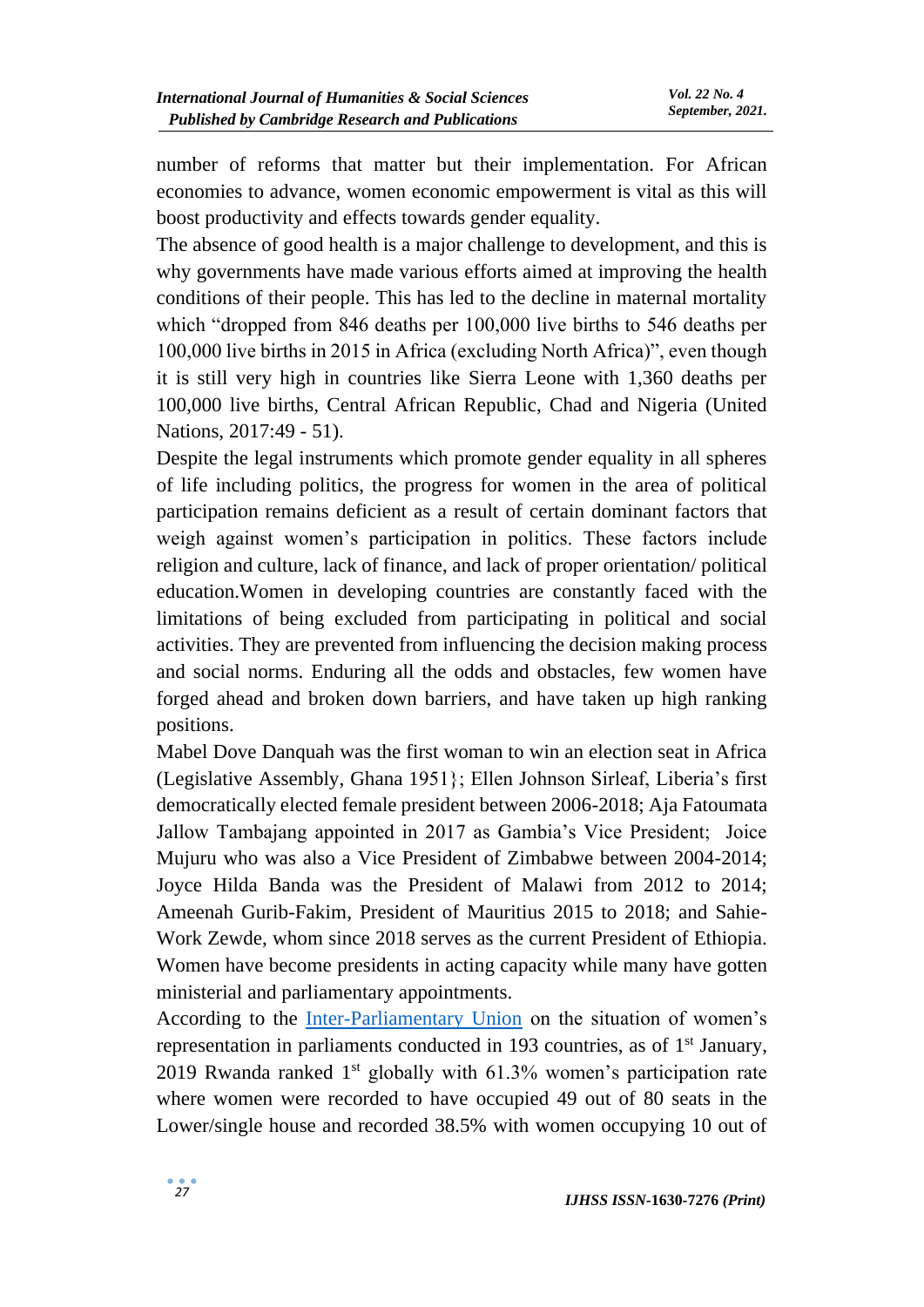26 seats in the Upper/senate houses. Apart from Senegal which ranked  $11<sup>th</sup>$ out of 193 countries recording 41.8% in favour of women's participation in the lower/single house, women occupied 69 seats out of the total number of 165 seats available in that category [\(Inter-Parliamentary Union,](http://archive.ipu.org/wmn-e/classif.htm) 2019).

other countries in West Africa ranked 77 and above. Carbo Verde ranked 77th with 23.6%with women occupying 17 seats out of 72 seats in the lower /single house only, Guinea ranked  $82<sup>nd</sup>$  with women occupying 26 seats out of 114 seats in the lower /single house only

Whilst other countries in West Africa such as Togo ranked  $127<sup>th</sup>$  with 16.5%, Sao Tome and Principe ranked 140<sup>th</sup> with participation rate of 14.5%, Guinea-Bissau ranked 142<sup>nd</sup> recording (13.7%), Burkina Faso ranked 143<sup>rd</sup> recording  $(13.4\%)$ , Ghana ranked  $146<sup>th</sup>$  recording 13.1%, Gambia ranked 164th recording 10.3%, Mali ranked 172nd recording 8.8% Women's participation rate and Benin ranked  $175<sup>th</sup>$  recording 7.2% in the lower/ single house with no record of women's participation in the Upper house / senate, countries like Liberia, Cote d' Ivoire ranked 152nd and 161st with 12.3% and 11.9 % participation rate in the Lower /Single house and 10.0% and 12.1% participation rate in the Upper/senate house respectively. Nigeria ranked 180 as the lowest ranked country in West Africa in respect of women's participation in politics recording 5.6% with women occupying 20 seats out of 359 seats in the lower/single house and 6.4% with women occupying only 7 seats out of 109 available seats in the Upper/senate house [\(Inter-](http://archive.ipu.org/wmn-e/classif.htm)[Parliamentary Union,](http://archive.ipu.org/wmn-e/classif.htm) 2019).

The participation of women in politics in many of these countries is below the average, despite all laws that promote equality and freedom to participate , women still hold minimal participation in the decision making process of their countries. This continues to have adverse effects on development. Decisions which promote the well being of the women and children are relegated to the background. Though women have struggled to occupy key positions in the societies, they are yet to make a significant impact that will change the health status, improve the educational level and create economic opportunity for women. Apart from male dominance, finance, and culture/religion, women constitute a major hindrance to the realization of this goal. Women do not support the women who aspire for leadership positions. A lot of women believe in male headship as promoted by tradition. This includes those that are educated.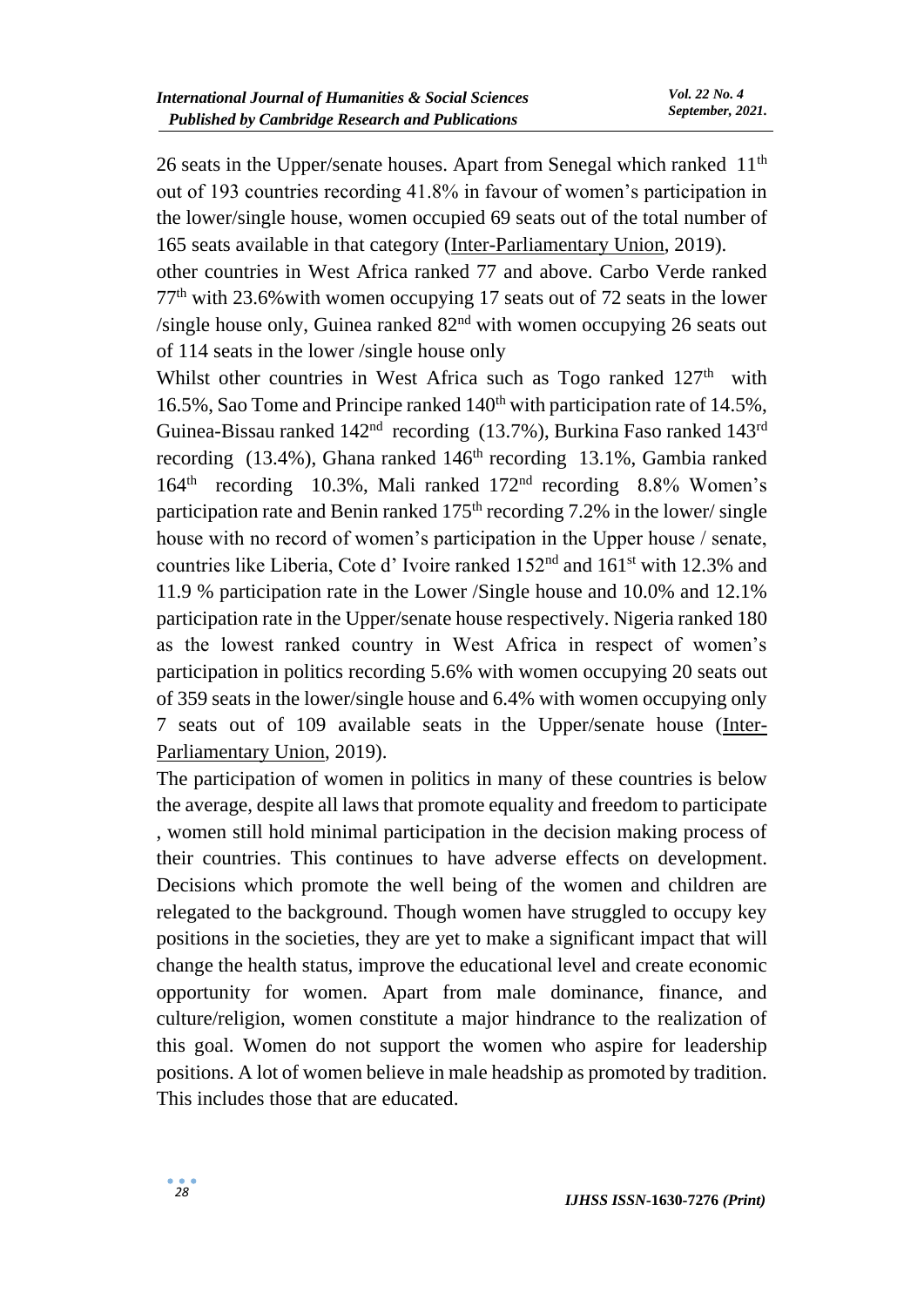The struggle for women's equal participation has been engaged in by many individuals and different organizations. Gloria Steinem, a renowned feminist, journalist and activist once said *"The story of women's struggle for equality belongs to no single feminist nor to any one organization but to the collective efforts of all who care about human rights."* This is evidenced in the way reputable organizations come together to plot developmental schemes and themes to help promote equality. For instance the United Nations Development Programme (UNDP) supports the exercise of political rights by both women and men, promotes the involvement of women in decision making, leadership and development processes. Some of the programmes initiated to support this agenda include training for women candidates, awareness campaigns, gender parity, gender quotas, coalition building and networking, gender mainstreaming, amongst others. To achieve gender equality and other sustainable development goals as specified by the United Nations, UNDP collaborates with women's networks and academia, UN Women, the Office of the High Commissioner for Human Rights (OHCHR), UNICEF, Office of Democratic Institution and Human Rights (ODH) and Civil Society Organization (CSOs) (United Nations Development Programme, 2019).

African Governments especially those in the Sub-Saharan region, have made several efforts to ensure the wellbeing of its citizens through policies, programmes and the establishment of institutions to curtail some of these harmful cultural practices that hinder development and endanger the lives of people but these are yet to yield the expected results as some of these practices persist. This is evident in the level of discrimination and forms of violence against the female gender. Cases of domestic violence and rape are on the rise. These continue to endanger the health and growth of women. Empowerment programmes established by governments as well as nongovernmental organizations are not sufficient as women and youths especially those in the rural areas are yet to benefit. Achieving development means that both males and females will be adequately catered for.

#### **Conclusion**

The influence of culture on development cannot be overemphasized. This influence which could be positive or negative, is dependent on gender roles as prescribed by culture. Development in Africa to a large extent has been undermined by cultural practices that favour mainly the male folk. Women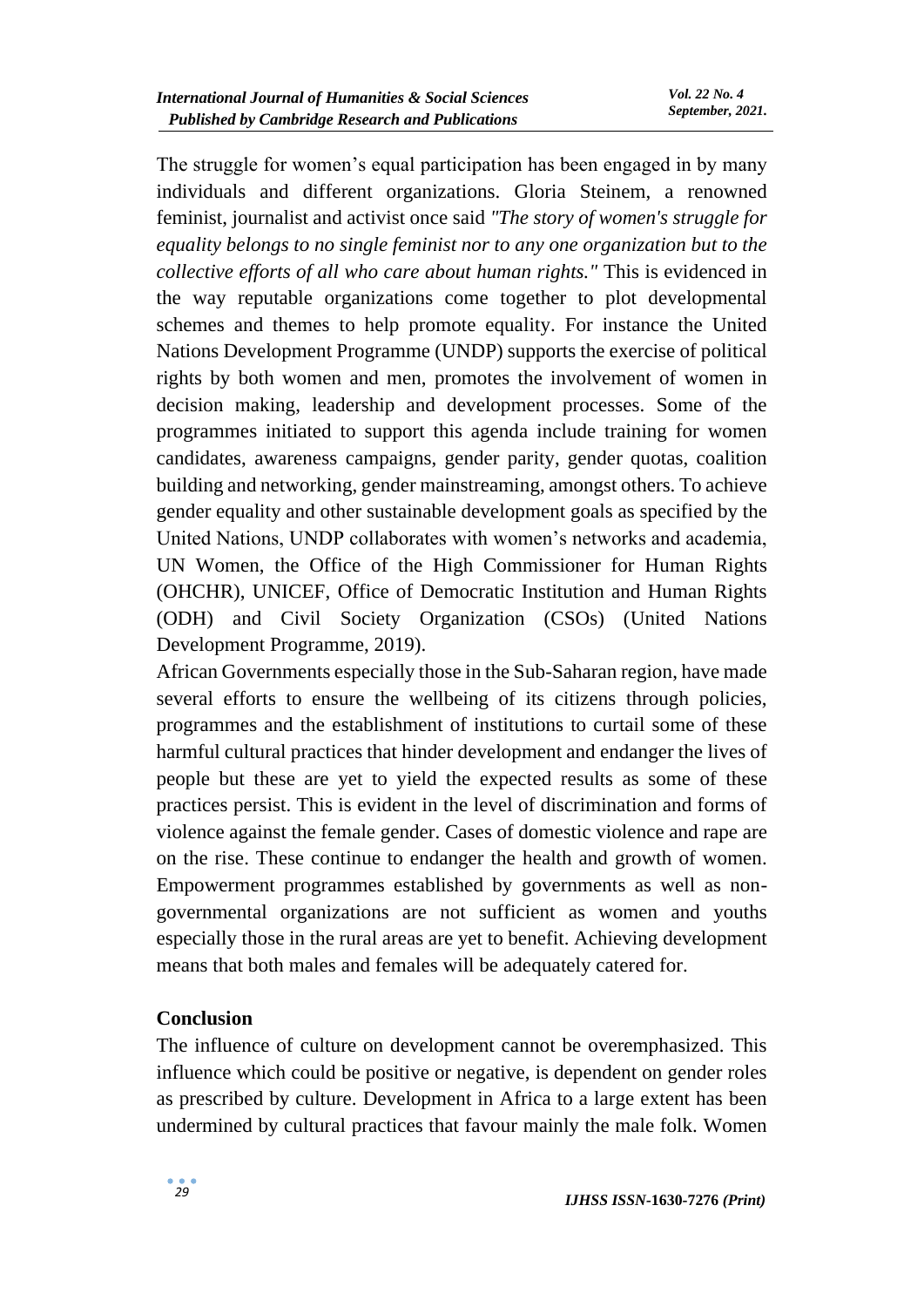are deprived of their freedom, dignity and the basic necessities of life. The outcome of this is the high rate of poverty among women. Ensuring the freedom, dignity and well being of all citizens will not only enhance personal growth but will also promote national development.

Although there are institutions saddled with the responsibility of implementing policies and programmes that guarantee and protect the fundamental human rights of both men and women, African governments need to strengthen these institutions and ensure that more women take part in decision making and have access to leadership positions in order to influence policies that positively impact the lives of women. Community leaders need to be re-oriented on the dangers that these harmful practices pose to the development of their societies. Women organizations need to rise up to the task and speak to those concerned (government, community leaders and women).

#### **REFERENCES**

- Adeleke, O. D., Nwamuo, B and Ayanlowo, O. B. (2017) African Cultural Beliefs about Female Genital Mutilation and the Effect of Women in Nigeria in Sotunsa, M. E.. And Yacob-Haliso O., *Gender, Culture and Development in Africa.* Texas: Pan-African University Press.
- Agbor, I. M. (2016). Culture, Child Preference and Fertility Behaviour: Implications for Population Growth in Cross River State Nigeria. *British Journal of Education, Society and Behavioural Science* 17(3): 1 - 21
- Allan, T. (2000). Meanings and Views of Development. In Allen and Thomas (eds.) *Poverty and Development in the 21st Century.* Oxford: Oxford University Press.
- BBC News Africa. (April 29, 2014). *President Uhuru Kenyatta Signs Kenya's Polygamy Law* [http://www.bbc.com](http://www.bbc.com/)
- Bhalla, Nita (August 15, 2018) *Put up and shut up: Polygamy Breeds Poverty for Kenyan Women and Children.* Nairobi, Thomson Reuters Foundation. [www.reuters.com](http://www.reuters.com/)
- Cvejic, S. (2015). *Culture the Fourth Pillar of Sustainable Development.* Doroba, [H.](https://www.globalpartnership.org/users/hchalwe) [C.](https://www.globalpartnership.org/users/hchalwe) (March 2018). The role of women in education systems in Africa. *Global Partnership for Education*[.https://www.globalpartinership.org/blog/role-women-](https://www.globalpartinership.org/blog/role-women-education-systems-africa) education[systems-africa](https://www.globalpartinership.org/blog/role-women-education-systems-africa)
- Falola, T. (2018). *The Toyin Falola Reader on African Culture, Nationalism, Development and Epistemologies.* Texas: Pan African University Press.
- Frenske, J. (2011). African Polygamy Past and Present. *Journal of Development Economics*. 117
- Harbison, R. H. and Myers, C. A. (1964). *Education, Manpower and Economic Grow*th New York: McGram-Hill, 1964 volume 6
- Hayase, Y. and Liaw, K. (1997), Factors on Polygamy in Sun-Saharan Africa: Findings Based on the Demographic and Health Survey, *The Developing Economies* XXXV - 3, September 1997: 293 - 327
- Idang, G. E. (2015). African Culture and Values. *Phronimon* 16(2) : 97 -111 [International](http://archive.ipu.org/wmn-e/classif.htm)  [Parliamentary Union](http://archive.ipu.org/wmn-e/classif.htm) (February 2019). *Women in National Parliaments. <http://archive.ipu.org/wmn-e/classif.htm>*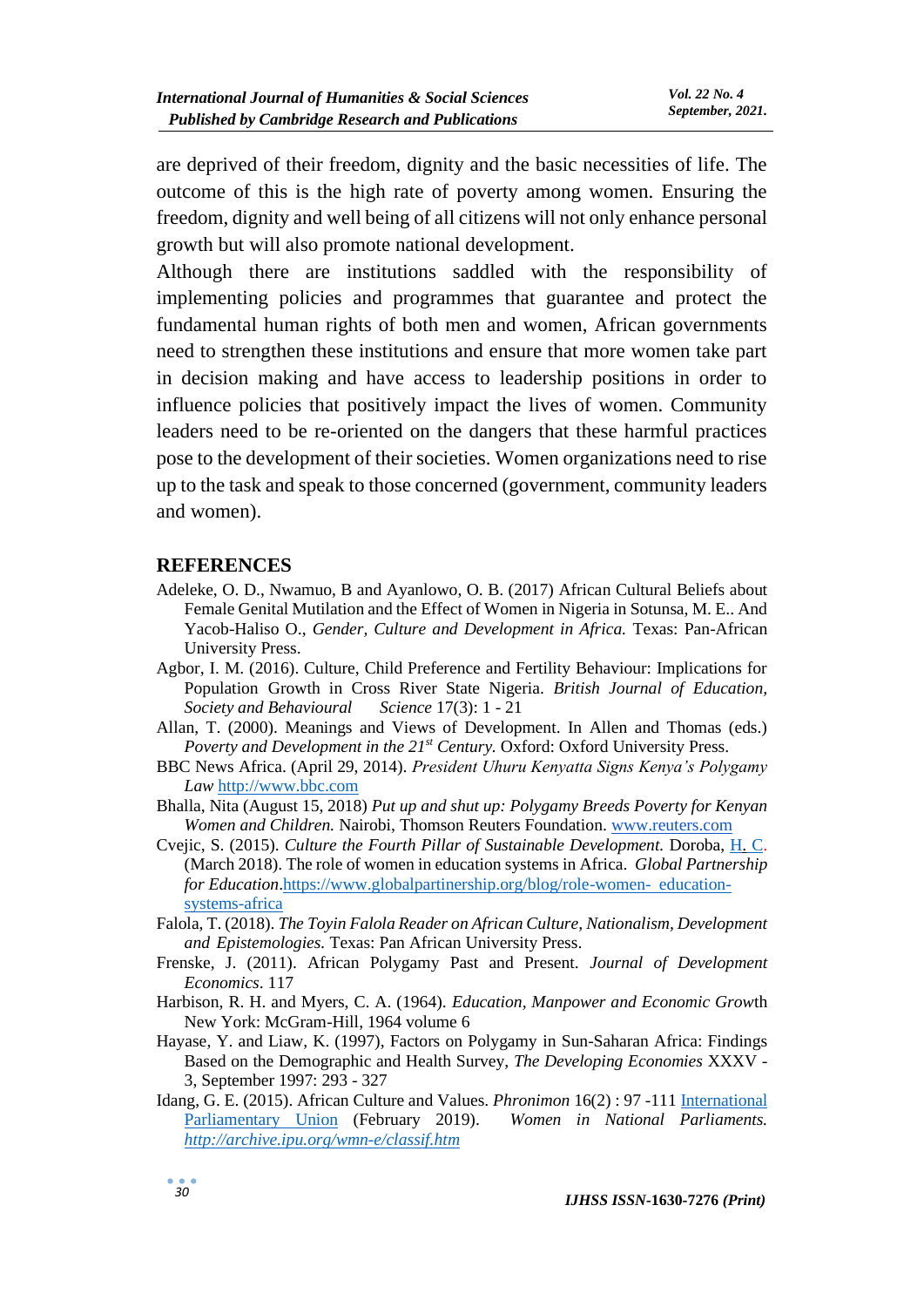- Isiugo-Abanihe, U. C. (2003). *Male Role and Responsibility in Fertility and Reproductive Health in Nigeria.* Ibadan: Centre for Population Activities and Education for Development (CEPAED).
- Kimanuka, O. (August 12, 2016). Why Culture is Vital in a Nation's Development. *The New Times.* <https://www.newstimes.co.re/section/read/202542>
- Kutsoati, E. and Morck, R. (2012). Family Ties, Inheritance Rights, and Successful Poverty Alleviation : Evidence from Ghana*. National Bureau of Economic Research Cambridge*, Working Paper 18080, 6.
- Lawrence-Hart, G. (2019). The Socio-Culturl Significance of Polygamy in Africa *International Journal of Social Sciences and Humanities* National Innovative and Research Academia  $5(1)$ ,  $01 - 06$ .
- Magwaza, P. (2018). Five Things we Know About Jacob Zuma's Alleged Wife-to-be, *News24,* [https://m.news24.com](https://m.news24.com/)
- Merry, S. (2006). *Human Rights & Gender Violence: Translating International Law into Local Justice.* Chicago: University of Chicago Press.
- Muhumed, M. (April 4, 2014). Polygamy Bill Allows Kenyan Men Many Wifes" *Aljazeera*. [http://aljazeera.com](http://aljazeera.com/)
- Mwambene, L. (2017). What is the Future of Polygamy in Africa. *South Africa, PER/PELI 2017(20)-DOI* <http://dx.doi.org/10.17159/1727-3781/2017/v20i0a1357>
- National Bureau of Statistics (2018). *2017 Statistical Report on Women and Men in Nigeria.*
- Nour, N. M. (2006) Health Consequences of Child Marriage in Africa. US National Library of Medicine, *Emerging Infectious Disease,* 12(11), <https://www.ncbi.nlm.nih.gov/pmc/article/PMC3372345/>
- Ntiwunka, G. U. and Iyanda R. O. (2017). Culture of Silence and Gender Development in Nigeria in Toyin Falola and Olajumoke Yacob-Haliso, *Gendering Knowledge in Africa and the African Diaspora,* London: Routledge.
- Nwokocha, E. E. (2007). Male-Child Syndrome and the Agony of Motherhood Among the Igbo of Nigeria. *International Journal of Sociology of the Family.* 33(1): 219 - 234 https://www.jstor.org/stable/23070771
- Nwoye, A. (2007) The Practice of Interventive Polygamy in Two Regions of Africa: Background, Theory and Techniques. *Dialectical Anthropology* 31(4): 383 – 421. Published by Springer.
- Obasala, K. E. (2013). Gender Discrimination and Cultural Anachronisms in African Societies: Implication for Girl Child Education. *International Journal of Social Sciences and Education.* 3(4): 1027 – 1037.
- Odhiambo, Agnes (2017). Scourge of Child Marriage in Africa Continues. *Human Rights Watch*.
- Richardson, A. M. (2004). Women's Inheritance Right in Africa: The Need to Integrate Cultural Understanding and Legal Reform. American University Washington College of Law, *Human Right Brief* II(2) article 6 1 – 4
- Reniers, G. (2012). Polygyny, Partnership Concurrency and HIV Transmission in Sub Saharan Africa. *Demography* 49(3): 1075 - 101
- Sabatini, F. (2019). Culture as Fourth Pillar of Sustainable Development: Perspectives for Integration, Paradigms of Action. *European Journal of Sustainable Development.*  $8(3): 31 - 40$
- Scholz, B. and Gomez, M. (2015). A Place to Live: Women's Inheritance Right in Africa", *Centre on Housing Rights and Eviction (COHRE),* Geneve, Switzerland, 1 – 34 [http://www.cohre.org](http://www.cohre.org/)